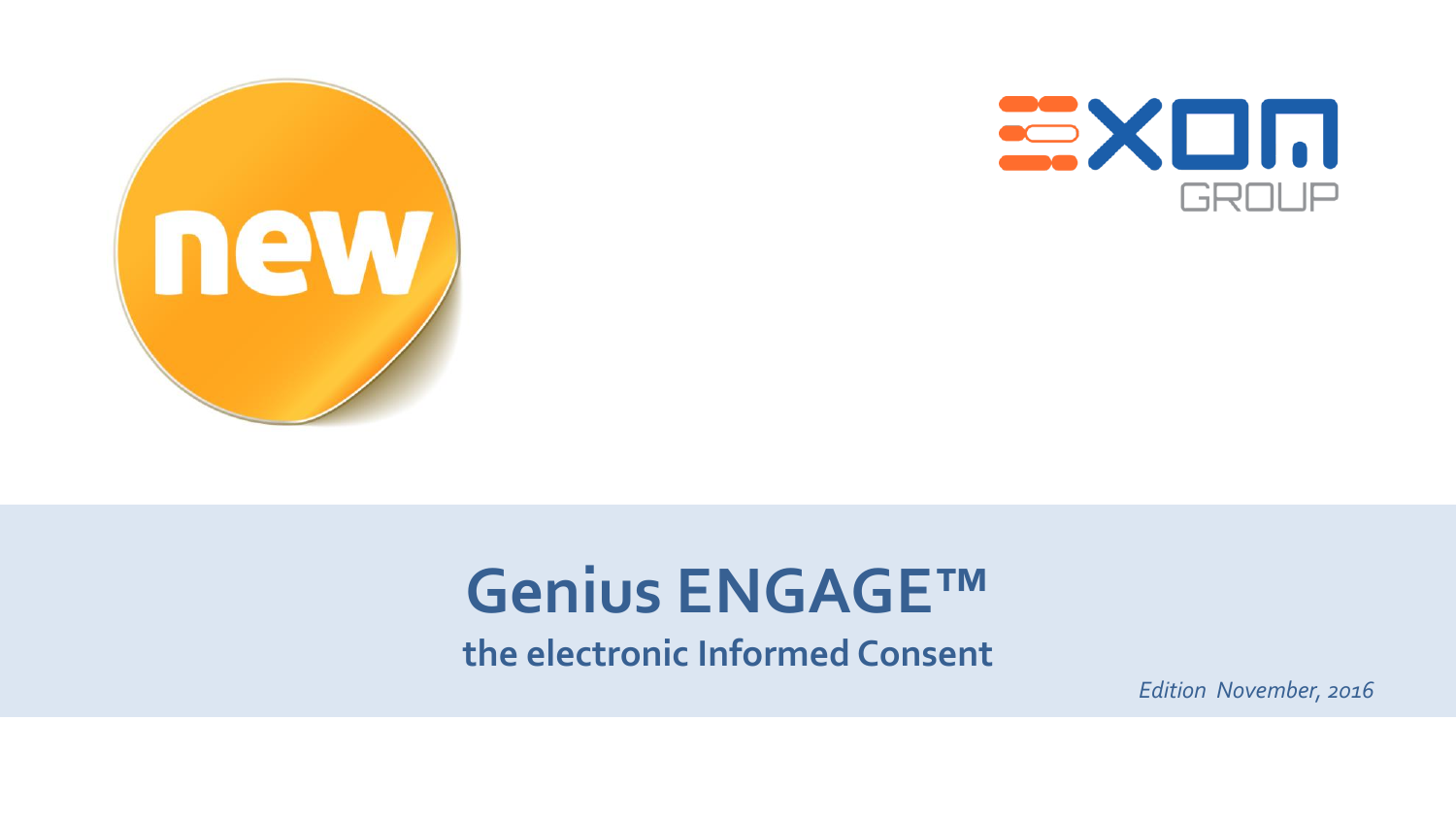#### Why use electronic informed consent versus paper?

- **Electronic consenting of patients** using an array of digital elements and process efficiencies provides :
	- **insight into patients' understanding**
	- **increases regulatory compliance** and
	- **reduces quality risks.**
- The **interaction with the site is enhanced** by using a system that **enables patients to self-educate** with the aid of media support and prompts them **to ask questions**
- **Sponsors/CROs can monitor regulatory issues** by viewing a **complete audit trail**, which will show precisely **when patients viewed** the information, **how long** they took to review the ICF, what **additional questions** they had, and their **degree of retention** of the information given.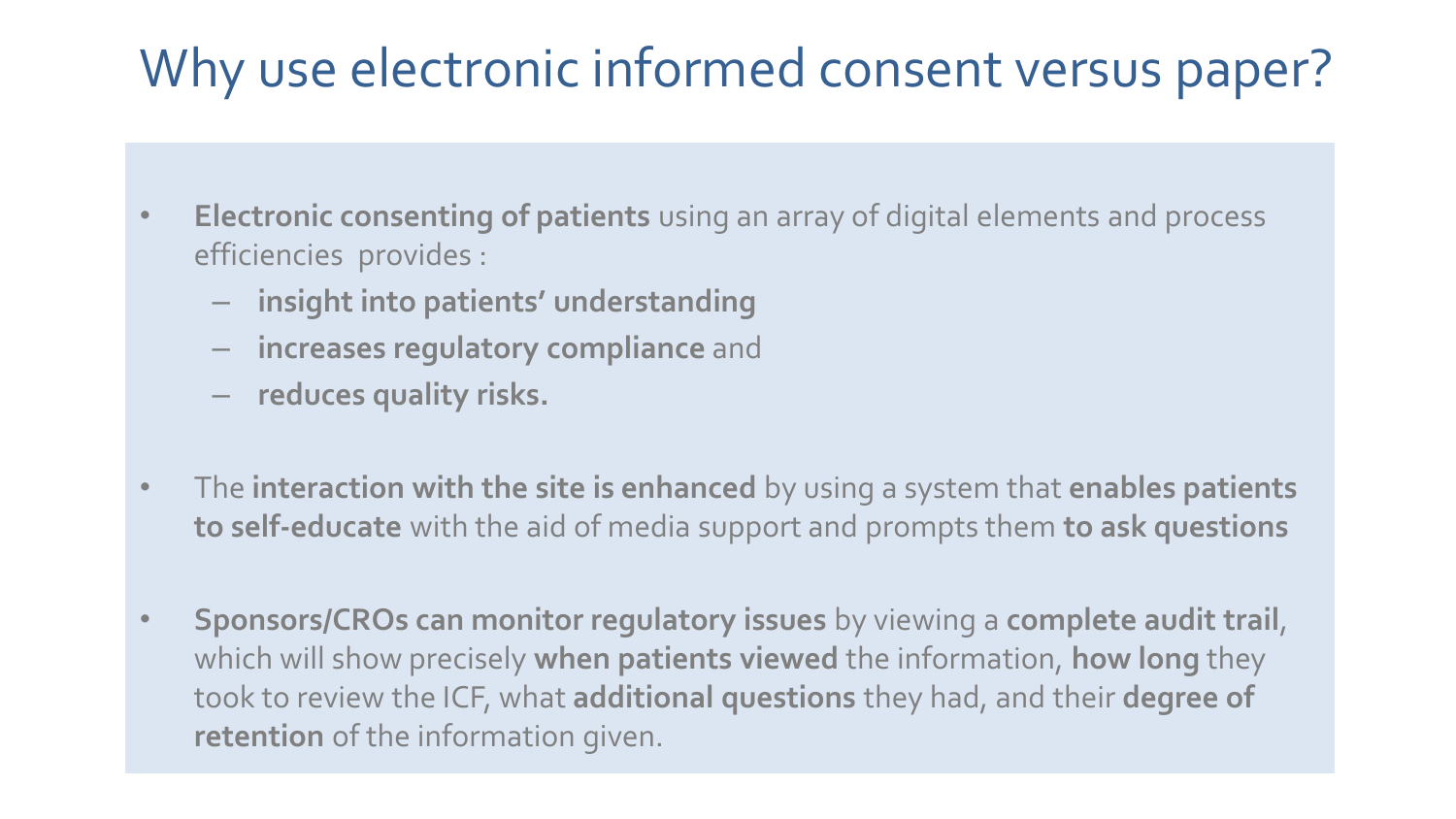#### Why use electronic informed consent versus paper ?

- Importantly, it is currently **difficult to monitor what version of a paper ICF a patient has signed** if the study has protocol amendments containing adverse events that were not previously noted
- **eICF systems** can be used to **notify both the clinical sites and the patients** for follow-up in these situations
- Finally, from a site monitoring standpoint, **digitally stored ICF documents** are **easily**  stored and **reviewed by the authorized personnel**, via a web portal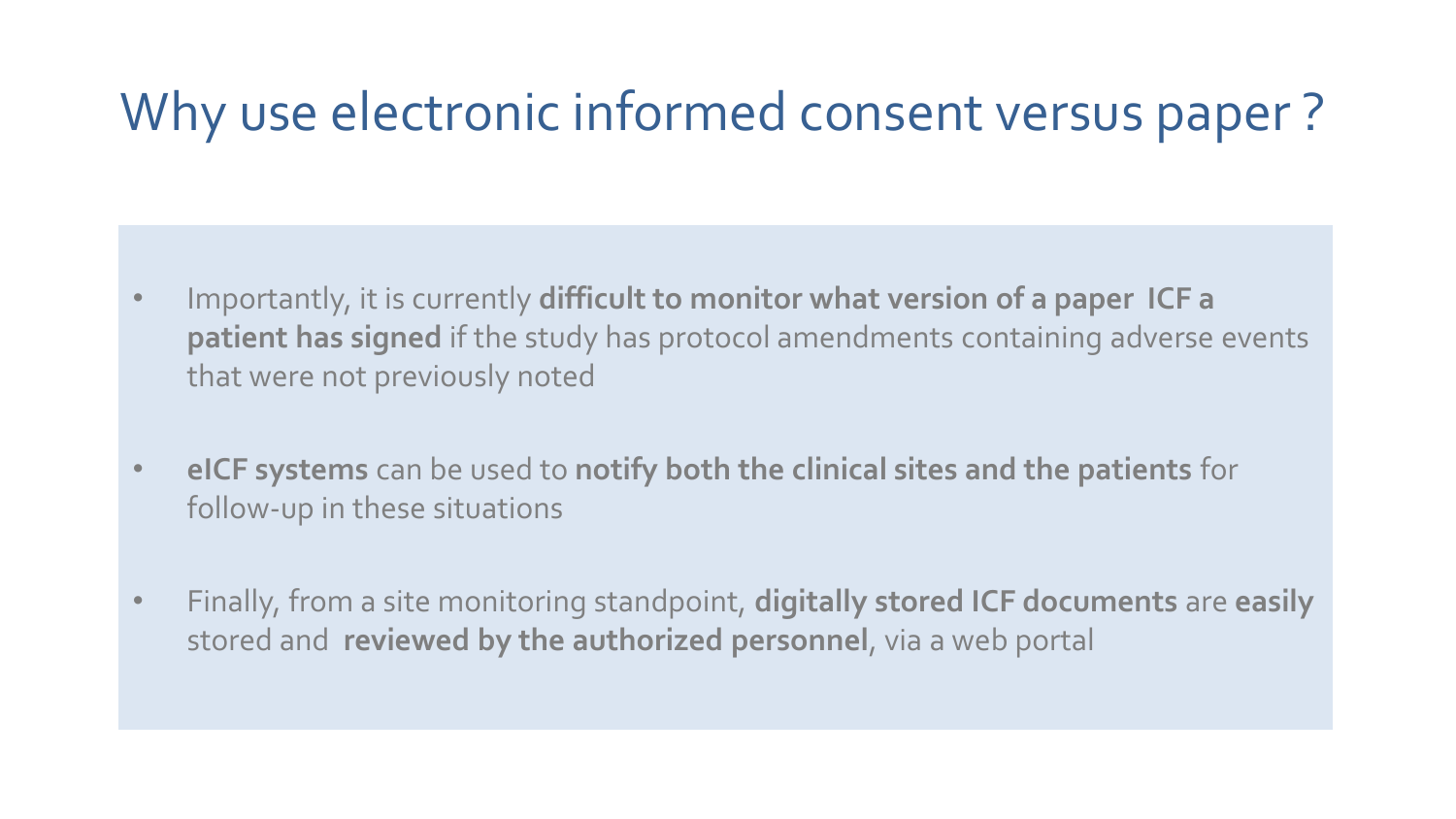### **Genius ENGAGE™**: how it works ?

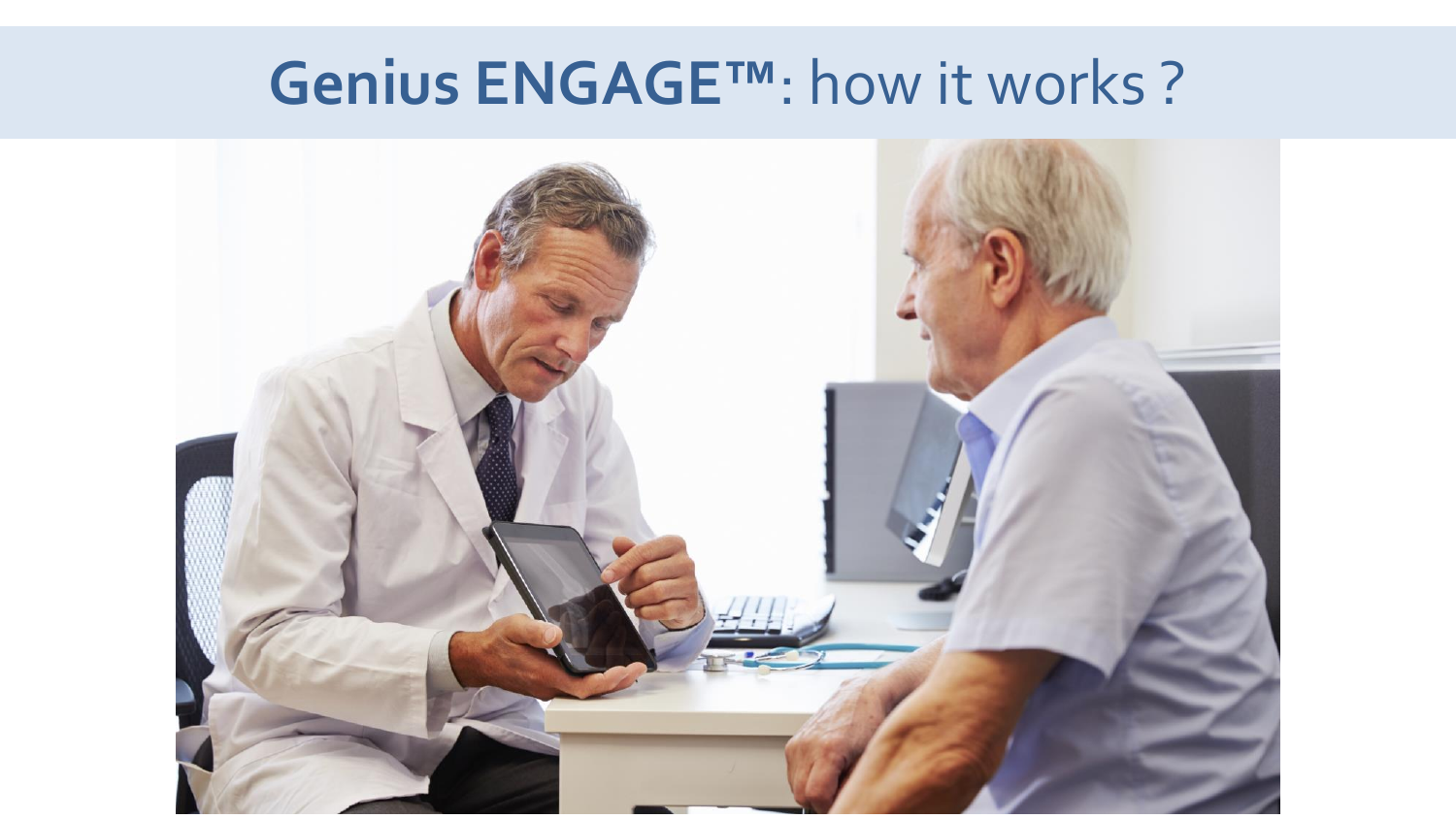# **Genius ENGAGE™**: features

- Fully digital workflow **combined with Genius eTMF**
- Once the the **site specific version of the ICF has been approved and filed into Genius eTMF™,** than **Genius Engage™ is triggered to provide** Investigator and patient of **the appropriate version of the ICF,** for reading and signature
- **Manage multi-language and multi-sites ICFs**
- **Investigator and Patient** can together proceed and **sign the Informed Consent**
- **Complemented with** an **«understanding» questionnaire** for patient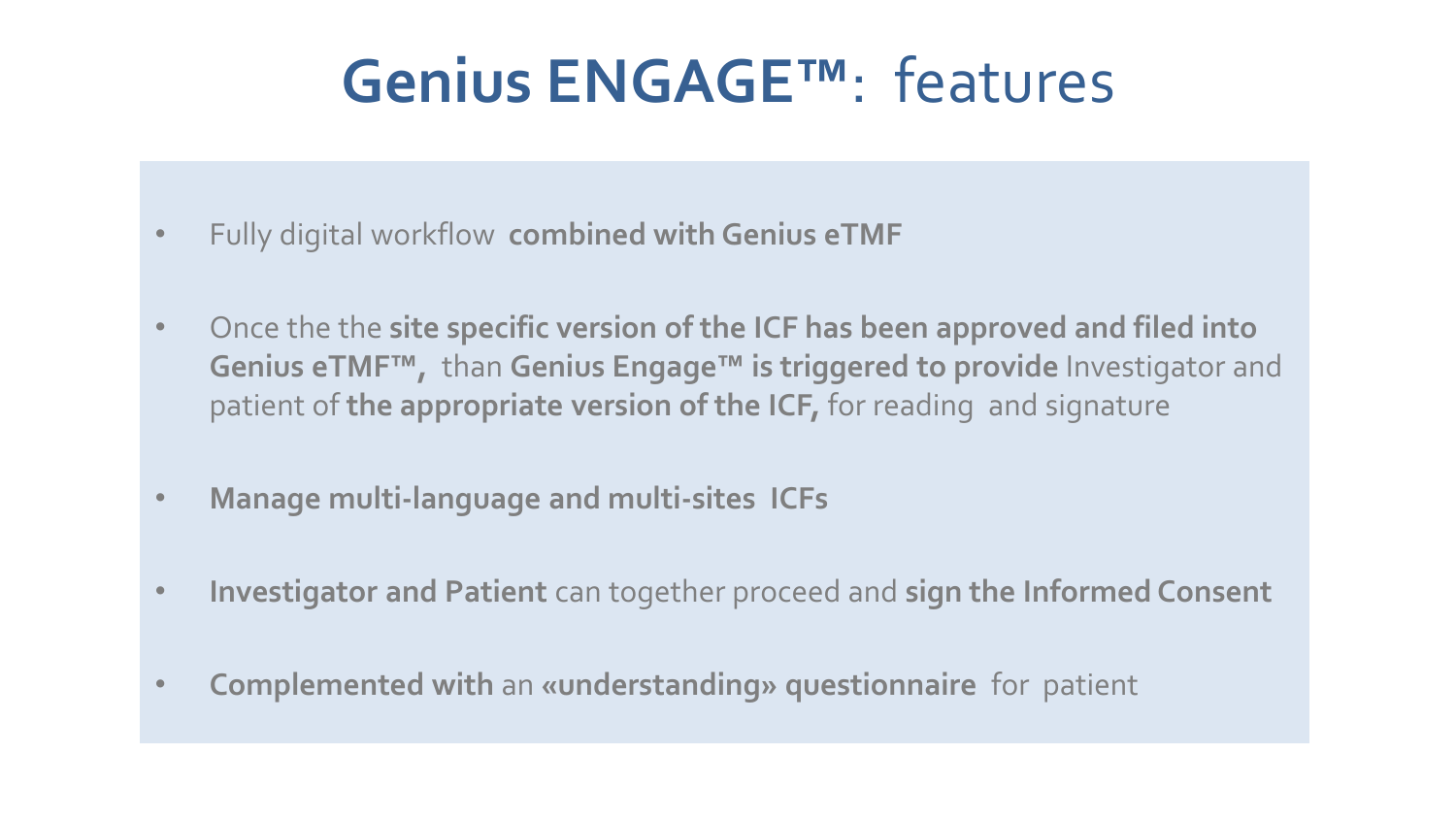## **Genius ENGAGE™**: features

- **Track each state of a patient IC process,** from creating the placeholder content till the digital/electronic signed Informed Consent
- Overview of all **ICFs lifecycles for each site** and resume the work on it
- **ICFs and supportive materials** like PDF, (PPT), Video and Audio **directly on the App** on the mobile device
- **No data are stored on the mobile device**
- **Local language Text Too Speech option to read the ICF text**
- **Digital Signature by DocuSign or electronic signature process**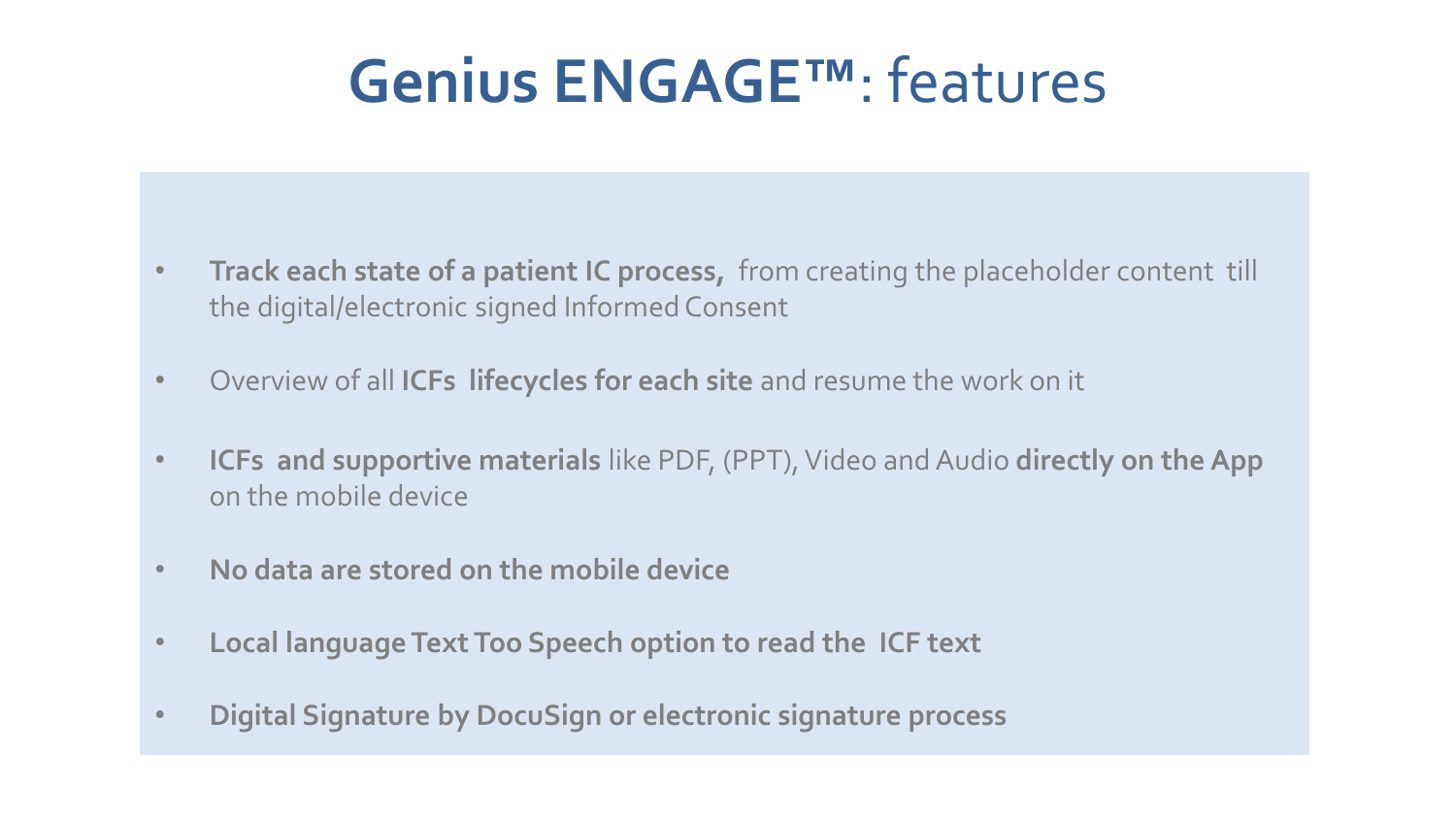# **Genius ENGAGE™** : workflow

- **Patient can share and discuss the IC content with his family members and/or GP** via the controlled access (private PIN) to the web portal
- **After the electronic signing** process by the patient, the investigator and/or by the wittness , when needed, **the ICF will be send as a PDF copy to both the investigator and patient**
- **Additionally a wet-ink signature** can be applied too on the printed copy of the electronically signed ICF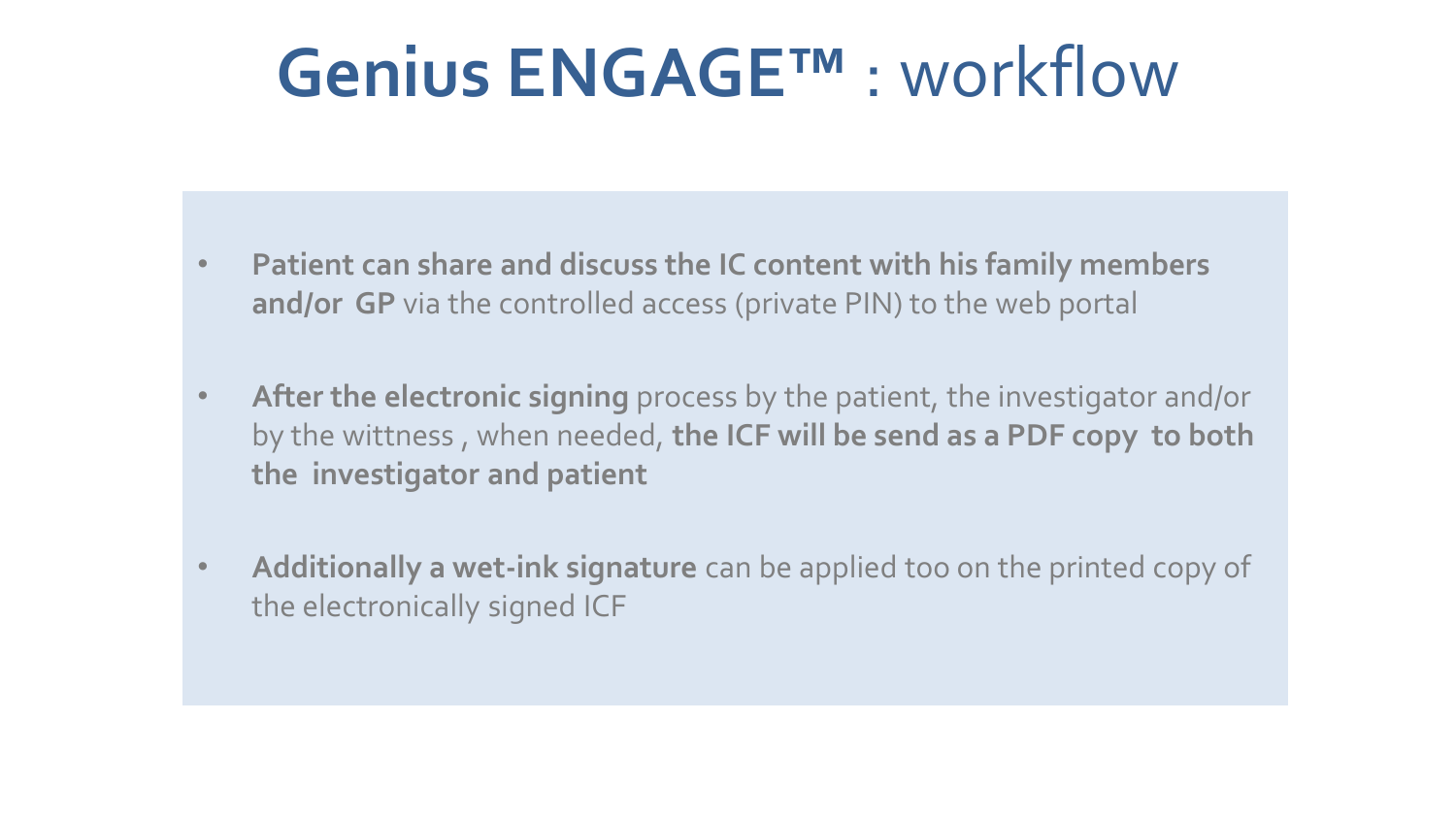# **Genius ENGAGE™**: questionnaire for patient

- **Managed by Genius eTMF**
- **Unlimited amount of questions** and **languages**
- **Only if the questionnarie is answered correctly the ICF can be signed successfully**
- **The answers** to the questionnarie are **saved in Genius eTMF**

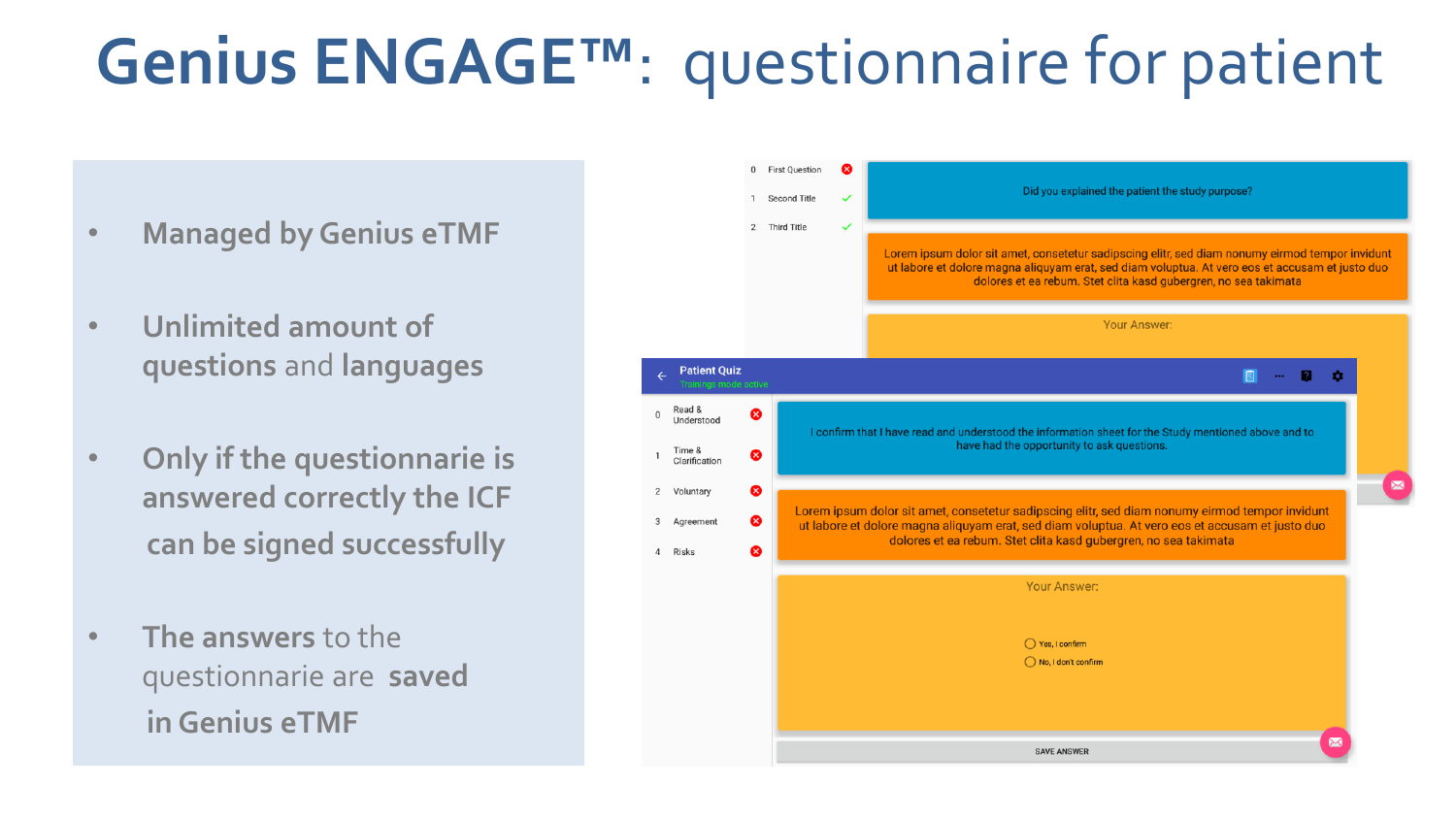# **Genius ENGAGE™**: benefits for participants

- **Better understanding of risks and benefits**
- **Less pressure and anxiety**
- **Evaluated comprehension**
- **Improved learning through animation and visual imagery**
- **More engagement**
- **Multiple language support**
- **Clear and easy study explanation**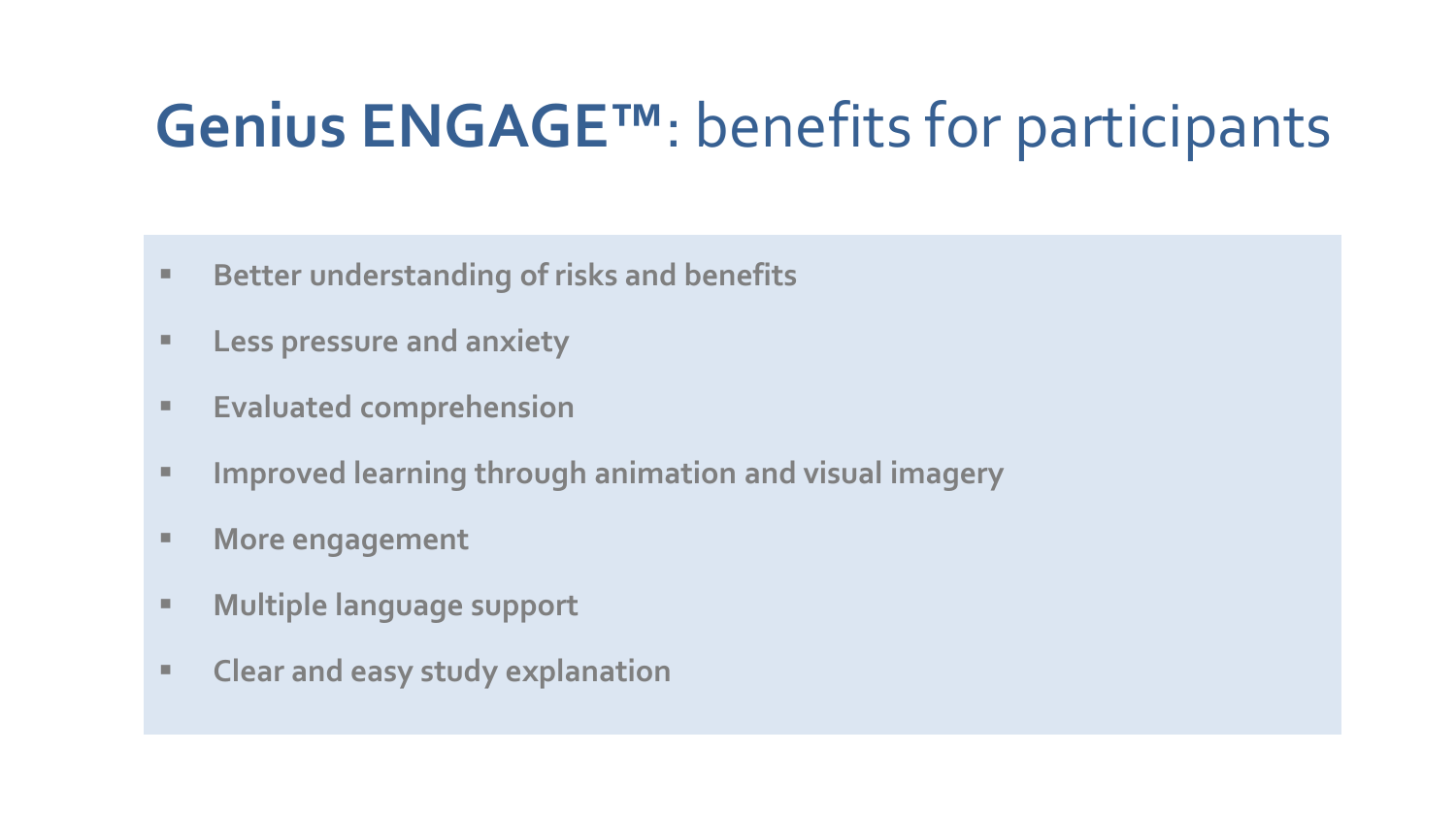# **Genius ENGAGE™**: benefits for researchers

- **True Informed Consent**
- **More Compliant Participants**
- **Reduced complex & time-consuming explanations**
- **Convenience**
- **Paperless**
- **Higher Enrollment**
- **Increased capability**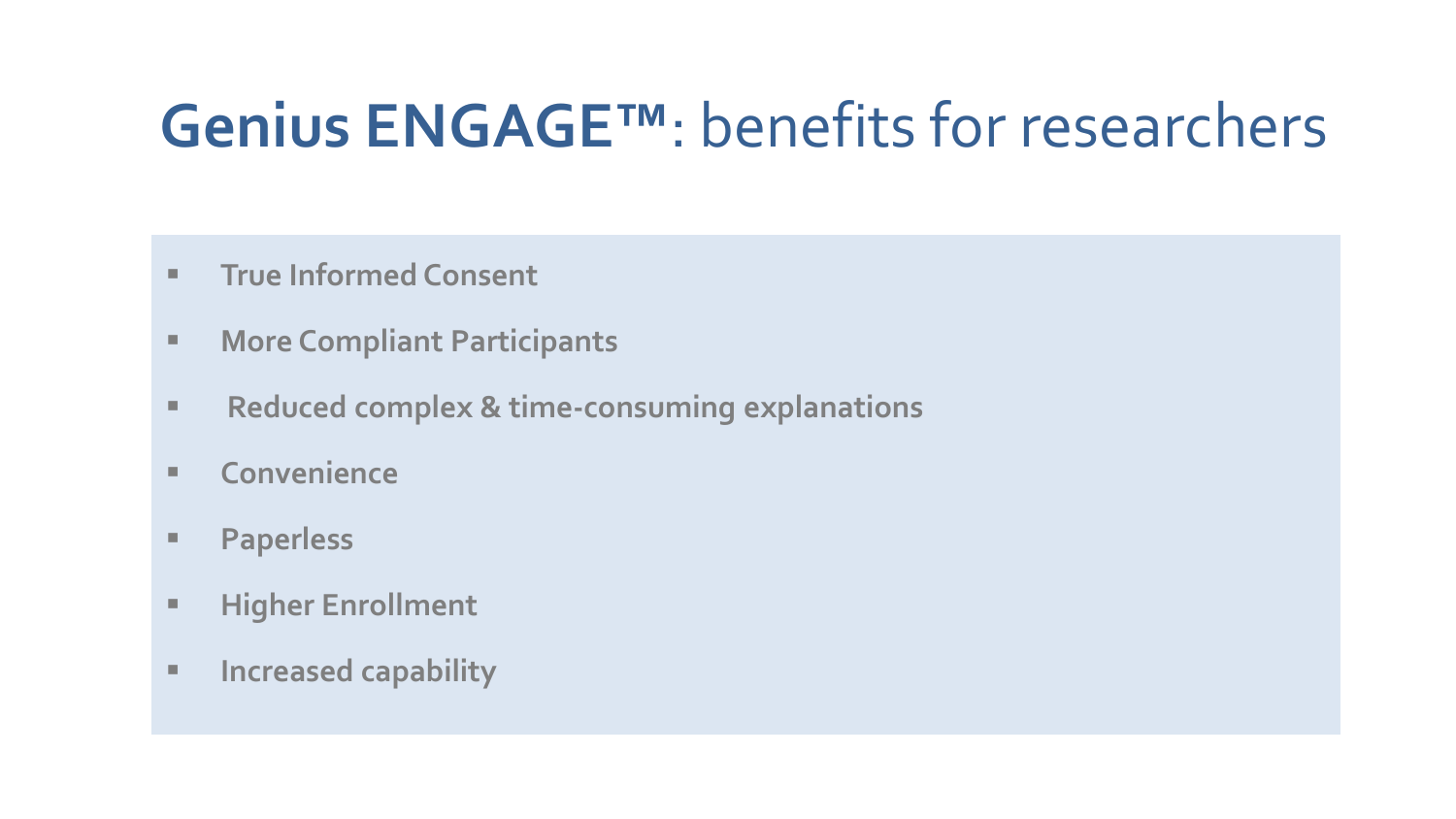#### **Genius ENGAGE™**: benefits for Sponsors/CROs (1)

- **Real-time updates of enrollment**
- **Avoid reporting errors**
- **Remote control of ICFs**
- **Avoid the risk of wrong ICF version submitted to patients**
- **On-time filing into the eTMF of the AOR of the signed eICF**
- **Allows data entry into eCRF only post eICF signature**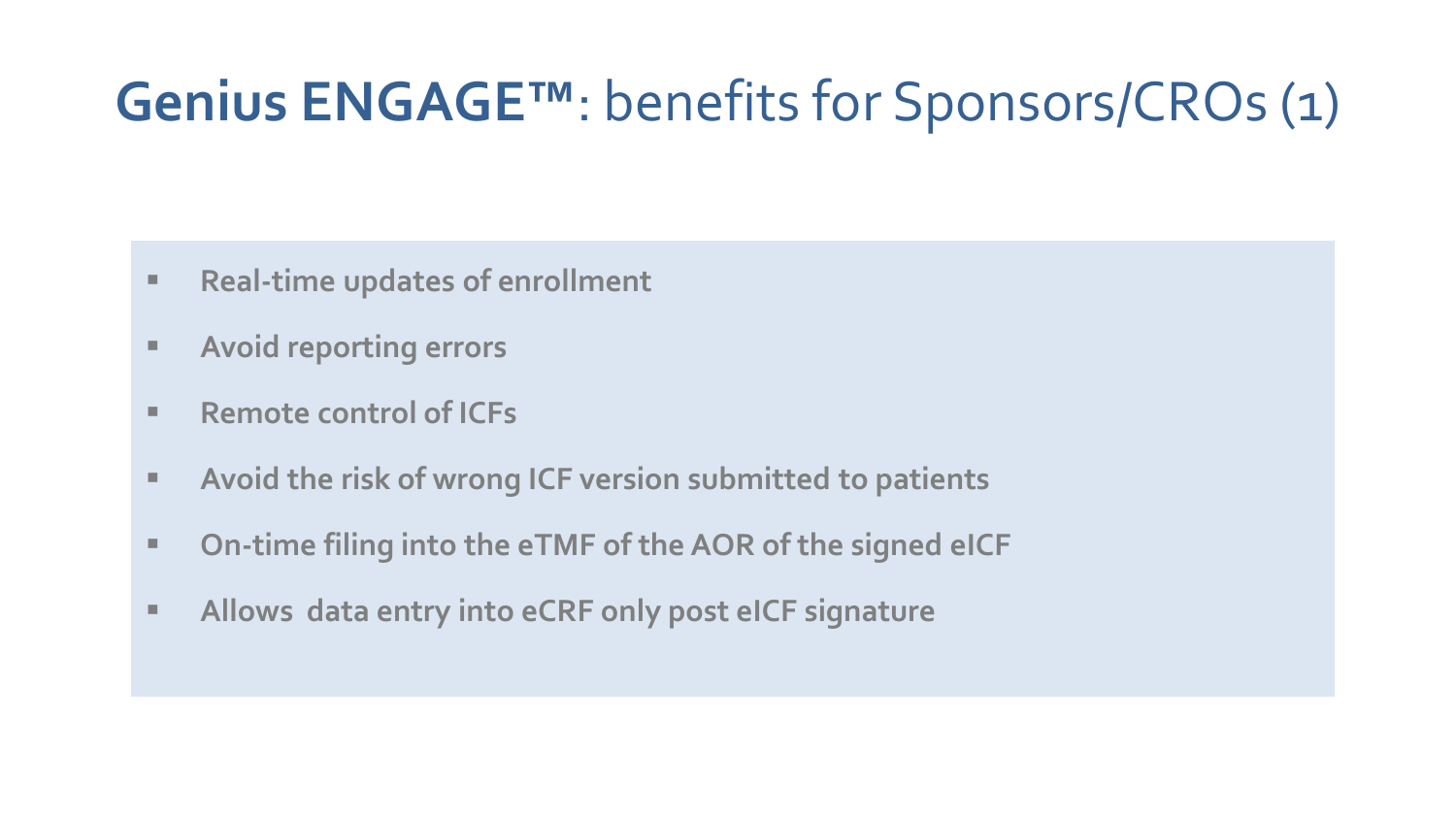## **Genius ENGAGE™**: benefits for Sponsors/CROs (2)

- Establish a **consistent and aligned process** for **Health Authorities and Ethics Committees** to **improve** review/approval process
- **Reduces inspection findings**
- **Reduces or eliminates on-site consent monitoring activities**
- **Reduces or eliminates corrective actions for audit/inspection** consent findings
- **Improves patient recruitment**
- **Reduces dropout rates** for complex studies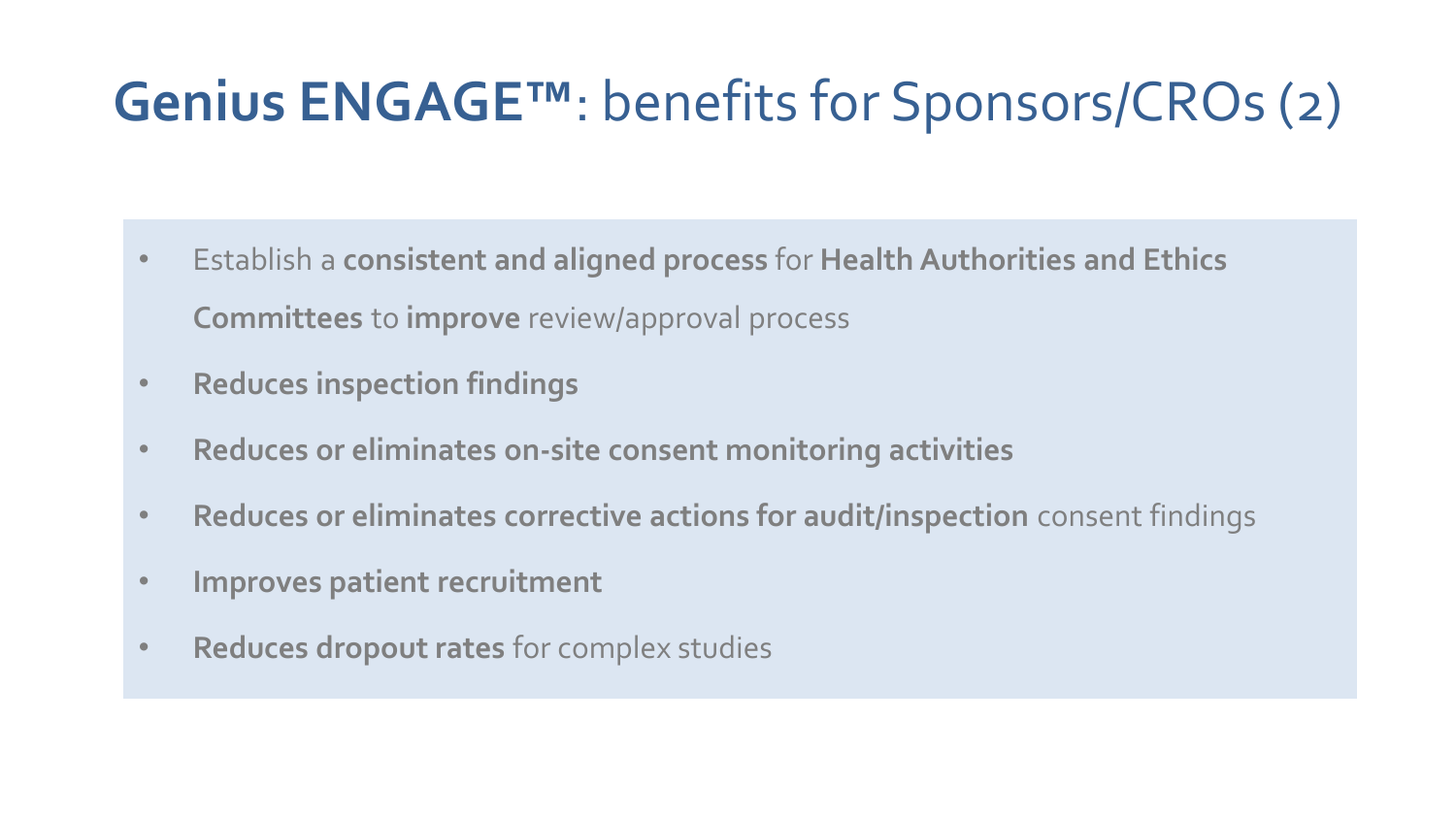### **Conclusions**



**We shall not expect that things will change … if we keep doing the same things !** 

*(Albert Einstein)*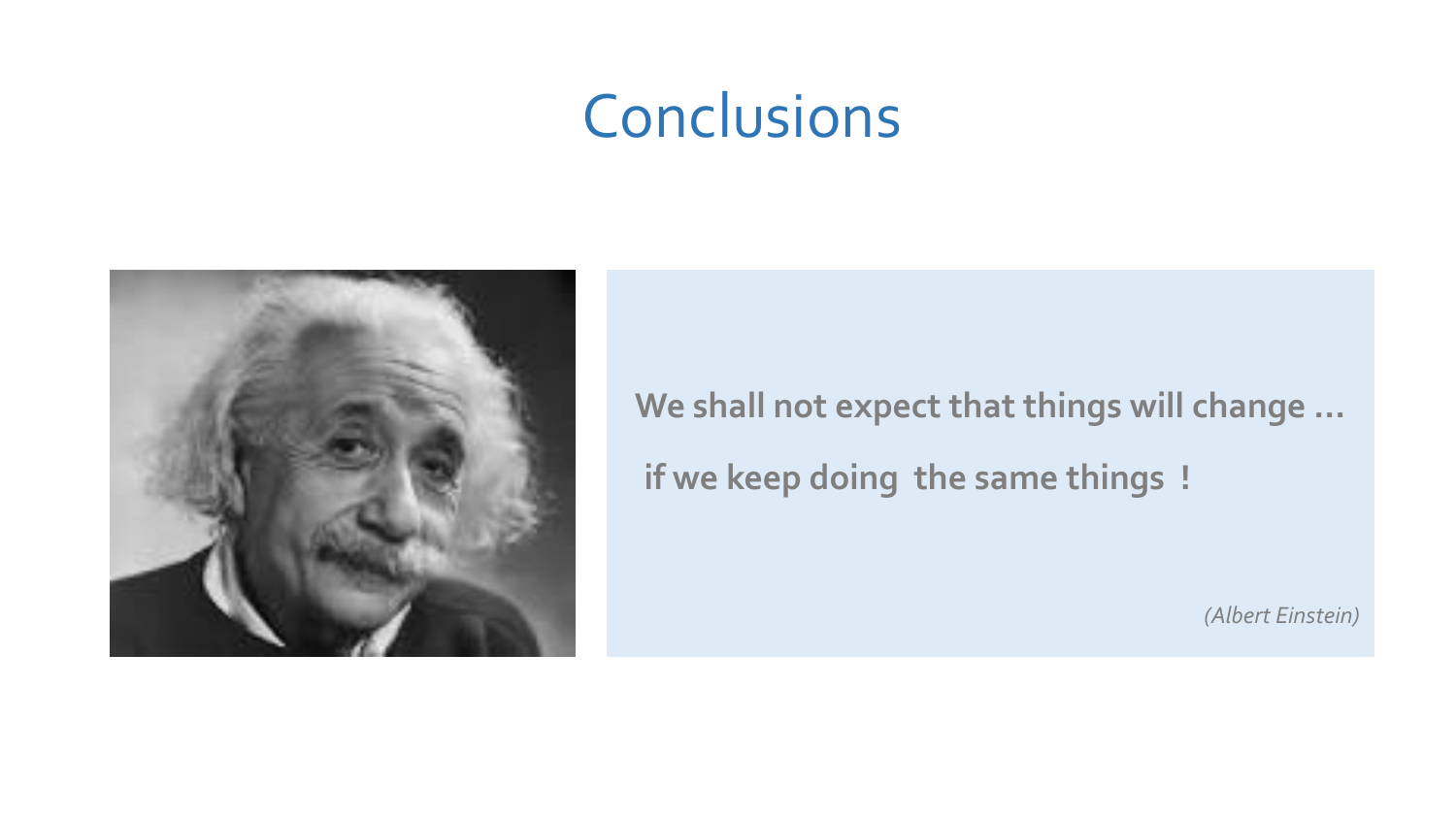